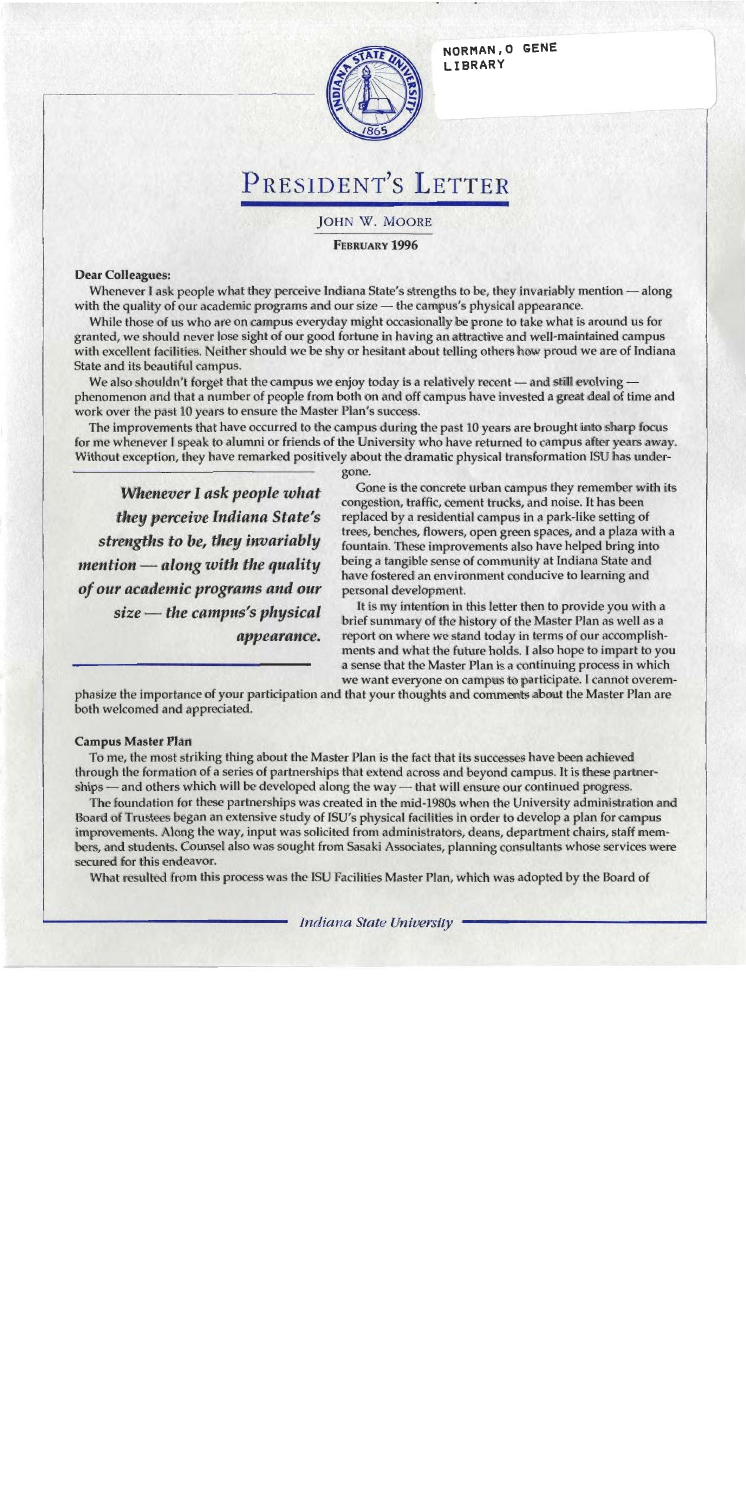The most striking thing about the Master Plan is the fact that its successes have been achieved through the formation of a series of partnerships that extend across and beyond campus. It is these partnerships  $-$  and others which will be developed along the way — that will ensure our continued progress.

Trustees in June 1986 and which, to date, has served as a guide for campus improvements.

This plan sought:

• To accommodate existing and planned University programs, functions, and activities in a manner that would provide the most efficient use of existing buildings.

• The demolition of buildings which are outdated or whose adaptation to meet program needs is economically unfeasible.

• To identify new buildings necessary to meet current and developing program needs

• To improve the physical ambiance and quality of campus life.

### **Master Plan: Phase I**

One can see the realization of these objectives in Phase I of the Master Plan through the creation of a "campus" environment at Indiana State and through the enhancement of academic and student service facilities.

As mentioned previously, our "campus" environment was created through the addition of green spaces and plantings as well as the relocation of academic functions to the center of campus and parking lots to the campus perimeter.

The addition of Oakley Plaza at the corner of Seventh and Cherry streets was one of the first projects undertaken toward the "greening" of Indiana State. This park-like area, which was provided through the generosity of the Oakley Foundation, replaced several old storefronts and a parking lot.

The Oakley Foundation has continued to play a role in campus beautification efforts. The Foundation's \$500,000 gift helped create Oakley Place another parklike area, at Cherry and Third streets. This project also

contributed to the community's Third Street Beautification Project and earned the Foundation a Chamber of Commerce Terre Award for beautification.

Also playing a major role in the creation of our new campus is Dede Plaza, a gift from Mr. and Mrs. Ed Dede. Dede Plaza not only has provided a hub for the campus but it also has come to symbolize the "new" Indiana State University.

Because our primary goal in undertaking the Master Plan is to provide our faculty and students with superior facilities for learning and living, we sought the enhancement of academic and student service facilities through:

• Bringing together the campus's many student activities and organizations in the new Hulman Memorial Student Union with its Commons area and Dede **Activity Spaces.** 

• Providing modern facilities for classes, labs, and study through the construction of Root Hall, the Student Computing Center, and the renovation of Dreiser Hall

• Renovating what was then the Link Building and is now Rankin Hall - and parts of Tirey Hall, along with the addition of Parsons Hall to form the new University Pavilion. These projects have served to consolidate student administrative functions such financial aid, admissions, the registrar's office, and student affairs, thus allowing us to provide better service to our students.

• Constructing the Music Rehearsal Hall and the Advanced Technology Center not only will be a significant benefit to our academic programs in these areas, they also will provide, respectively, a cultural resource and an economic development asset for the community and the State. (More information about the status of these two projects appears later in this letter.)

Infrastructure projects also were a major facet of Phase I of the Master Plan as we replaced the electrical distribution in the quad area, constructed the Central Chiller, and installed more efficient and effective lighting throughout campus.

Ultimately, it was the partnerships Indiana State developed with people and organizations that enabled us to succeed.

For example, creating a campus environment would have been impossible without the cooperation of the City of Terre Haute, which closed several streets that ran through campus, and the generosity of our friends.

Funding sources for these projects also reflect broad interest in the future of the University and the wellbeing of its students and faculty with support coming from private and public partners alike as well as alumni and friends of the University.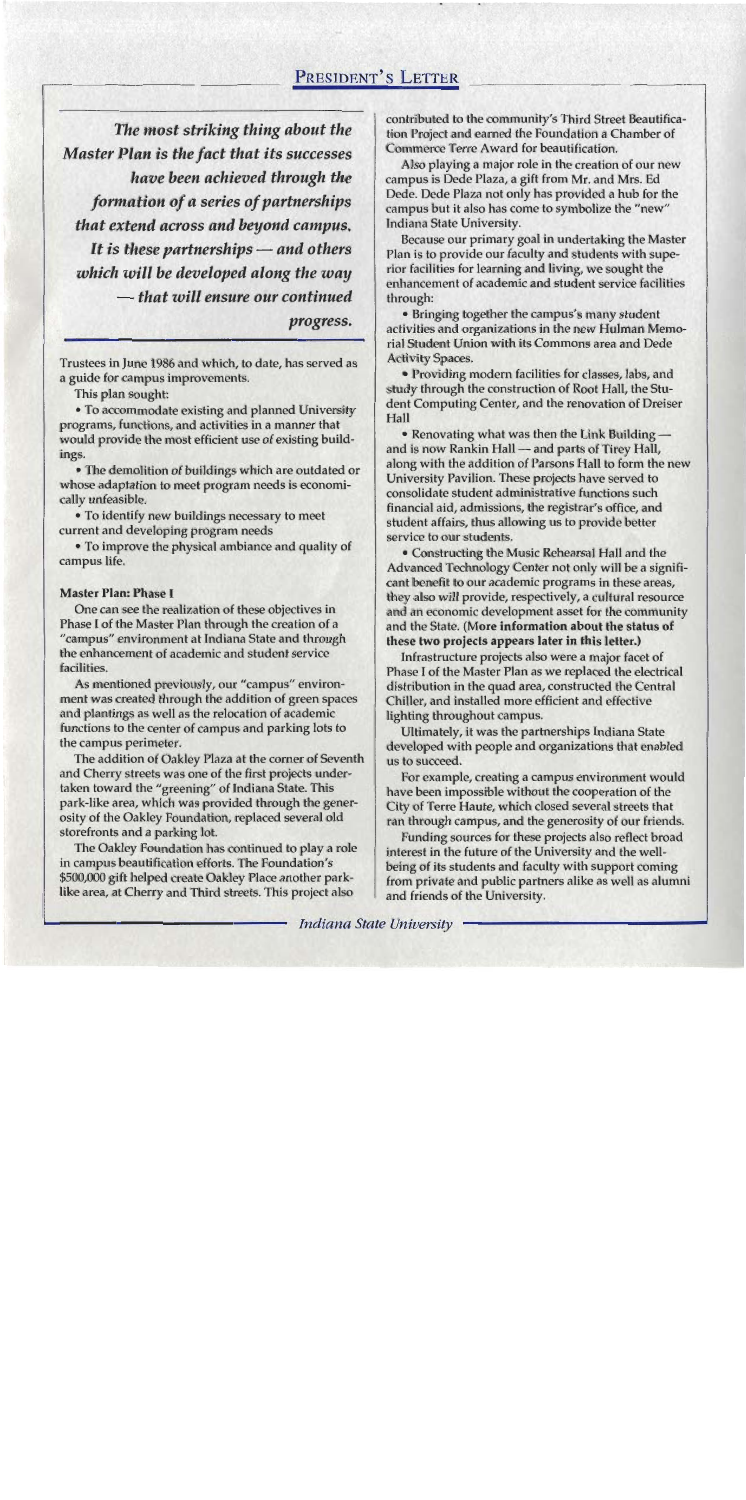Several of these projects have received funding from the State of Indiana, including the Music Rehearsal Hall (\$5.7 million) and the ATC (\$13.6 million), and the federal government. We are indebted to Congressman John Myers for his assistance in securing seed money of \$4.8 million from the federal government to provide the foundation for the eventual construction of the ATC and to our legislators representing the Wabash Valley for their help in securing the remainder of the funding. In addition, \$11.4 million has been received from various federal agencies to renovate portions of the Science Building.

Gifts from private individuals, corporations, and foundation have helped projects such as the Hulman Memorial Student Union and Root Hall come into being. Gift funds also made possible Dede Plaza, Dede

Our primary goal in undertaking the **Master Plan is to provide our students** and faculty with superior facilities for learning and living.

Activity Center, and Oakley Place and Plaza.

We also have received several significant gifts for facilities within the Music Rehearsal Hall - one made by a faculty member and another by an alumna.

Faculty and staff have been active in helping to achieve the goals of the Master Plan as well. Science faculty received a \$2 million grant from the National Science Foundation to renovate research laboratories for faculty and students. We were able to match this amount through savings from the refinancing of University bond issues.

The University's Central Chiller Plant, which was designed by Facilities Management staff members and which has received national acclaim, was financed through utility savings and a grant from Public Service Indiana.

We are grateful for these public and private partnerships that have resulted in a stronger and more attractive university.

### **Highlights of Current Master Plan Activity**

We were elated last year when the State Legislature provided funding for and approval to begin construction of the Music Rehearsal Hall and the Advanced **Technology Center.** 

The progress already made on the Music Rehearsal Hall is immediately apparent to anyone walking or

driving past 7th and Chestnut streets. The girders that form the building's framework are in place and we are looking forward to occupancy in the spring of 1997. The Music Rehearsal Hall, along with a renovated Fine Arts Building, Tilson Auditorium, Normal Hall, and Fairbanks Hall, will be an important element in what will be a "fine arts corner" for the campus.

This "corner," in turn, will serve as the anchor of a "fine arts corridor" for Terre Haute that also will include the Swope Gallery and the Indiana Theater.

Bids have been let for the ATC and construction is scheduled to begin in February. When complete, the ATC will provide our School of Technology with facilities that are equal to its status as one of the country's finest of its kind. We expect to begin classes and other activities in the building in the fall of 1997.

Erickson Hall also will be renovated in order to provide new and more suitable locations for several offices and departments. The faculty offices of the Department of Communications will be located in Erickson, which is adjacent to the department's classrooms and other facilities in Dreiser Hall, as will the Offices of the Dean of Continuing Education and Instructional Services and the Office of Graduate Studies. Also scheduled to have offices in the building are Social Work, ROTC, Interlink, Environmental Safety, and the Employee Assistance Program.

We also are renovating several of our residence halls in order to enhance student life and to make us more competitive in the market for residential students. Work on Rhoads Hall, which will include the renovation of the seventh floor to include a computer facility and recreation area, the upgrading of electrical and mechanical systems, and other work related to access and safety issues, has already begun.

Additionally, the Hulman Center has received some upgrading, including a freshly painted concourse, the replacement of the fly loft system, the addition of stateof the-art electronic signs and display equipment, and renovation of the locker and meeting rooms.

The University continues to meet and exceed guidelines of the Americans with Disabilities Act. ADArelated projects for 1996 will total about \$650,000 and will include accessible entrances, restrooms, and accessories. In addition, all new facilities built on campus will continue to meet or exceed requirements for full accessibility.

I know you also will be interested to know that the Board of Trustees has approved the 10-year Parking Plan, and it is now in the process of being implemented.

To date, the student parking lot south of Wolf Field has been expanded and upgraded. A new student parking lot north of the softball fields has been com-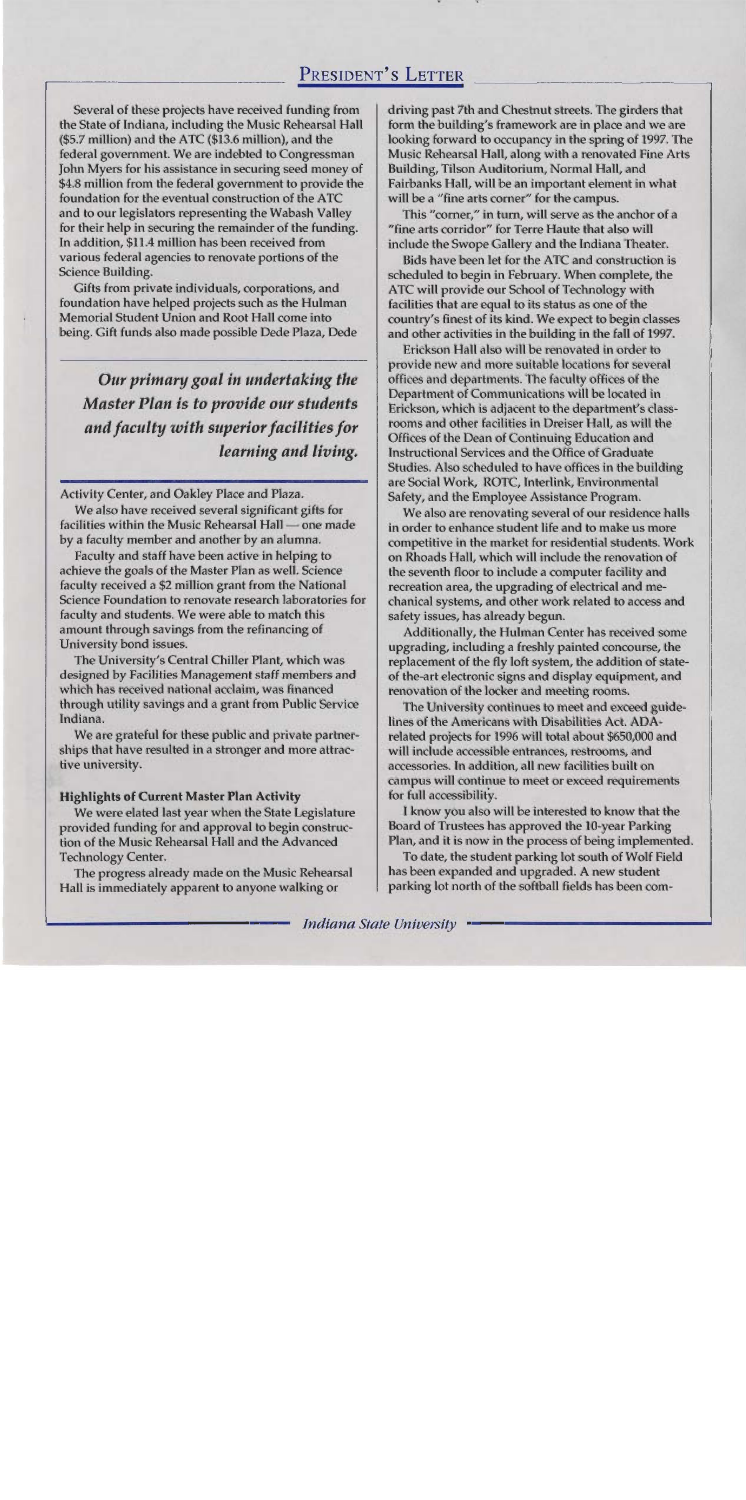**pleted and** two faculty-staff **lak wed of** the **Cunningham Memorial Library have been upgraded** with new paving, lighting, landscaping, and signage. A new **visitor's** lot also is available north of the **Hulman Memorid** Student Union. **In** addition, **the plan call\$** for **the clming** of Mulberry Street **between 4th** and **5th streets to allow for the expansion of the adjacent lots** south of Blumberg and Cromwell Halls.

Another future parking-related project calls for the upgrading of the four large parking lots on the perimeter of the campus from their existing gravel base to asphalt. New lights and signage also are scheduled to upgrading of the four large parking lots on the perim-<br>eter of the campus from their existing gravel base to **asphalt. New** lights **and** signage also are **srheduld to**   $be added at these locations.$ 

**A feasibilily ddy ako will be** cmducteb **regarding** a **proposed parking garage at 7th and Cherry streets.** 

#### Master Plan: Phase **11**

The University's Strategic Plan, which was distributed in the winter of 1994, included several initiatives intended to ensure **our** continued progress in meeting the objectives of the Facilities Master Plan. For example, Initiative 12 dealt with the Student Life and Residential Life Plan, while Initiative 13 dealt with the revision of the Facilities Master Plan itself.

And it is those revisions which comprise the content of Phase **II** of the Master Plan. In drafting our proposal for Phase 11, we were careful to view the Master Plan in terms of the institution's many needs. **As** a result, we sought to propose complementary **prajects** which we believe will allow us to make the most efficient and effective use of our resources in achieving our institutional goals.

Our goals for Phase II are consistent with those of Phase I. As we identified these goals, we also sought to offer some general guidelines as to how **we** could be accomplish these objectives. They are:

**To** faciIitate **and enhance** the academic mission of the University:

**• Academic functions will be centrally located on campus** 

 $\bullet$  New buildings to meet current and developing program\$ **will be deuelaped** 

**• Locations remote from campus at which instructian** is-offered **will** be evaluated **to ensure arcommda**tion of academic programs, continuing education, professional development activities, and economic **advancement program** 

**To impme the physical** ambiance **and** quality **of campus life:** 

**• Pedestrian linkages among campus functions will be emphasized** 

 $\bullet$  Campus traffic patterns will be altered to reduce

In drafting our proposal for Phase II, we were careful to view the Master Plan in terms of the institution's many needs. As a result, we sought to propose complementary projects which we believe will allow us to make the most efficient and effective use of our resources in achieving our institutional goals.

the impact of automobiles by cIosing **seIected** streets and placing parking on the perimeter

Campus accessibility and safety in compliance with federal and state regulations will be improved

• Recreation and athletic facilities will be developed on the perimeter of the campus

To establish **stronger lines** of physical integrity and cohesiveness of the campus:

Planning will identify the most efficient use of existing buildings

Existing buildings which are outdated, dysfunctional, uneconomical, and incompatible with future program needs will **be** razed

Use patterns which enhance natural affinities among academic, administrative, and student activities will be reinforced

Existing baundaries of the main campus will receive continuing assessment to determine long-range needs

To strengthen a **sense of campus** culture **and community:** 

Additional spaces will be created within academic buildings to encourage and enable informal interactions among students and student **and** hculty then **is mw**   $possible$  in many instances.

**Residence hall facilities will be updated to enhance the residential nature of the campus.** 

• Art and records of the University's history will be **selected and displayed** thro~rghout **the campus** 

**• Enterprise relationships will be formed with** businesses an the perimeter **d** the **campus** to turn campus boundaries into **bridges** for **the** benefit **of** the students, the University, and the community.

**To enhance the internal and external aesthetics and arnbiaace of the campus:** 

Directimal centers, **signs,** and **kiosks will be**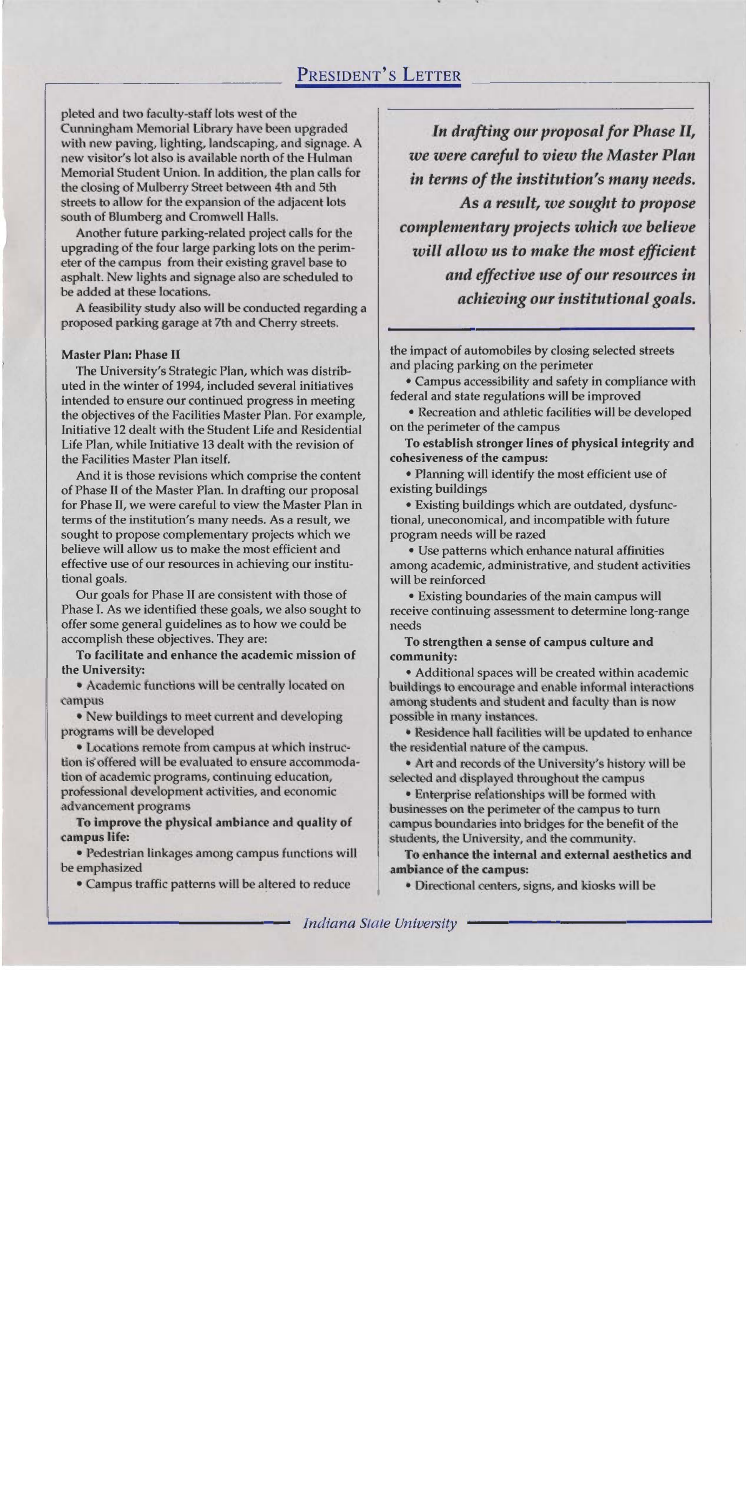#### provided

• A landscape that is horticulturally indigenous to the State of Indiana will be created.

These goals were derived, in part, from a model of the University that was constructed upon assumptions and projections related to: academic programs, the outof-class learning environment, administrative requirements, enrollment, and estimates of available resources.

We also established criteria to be used in identifying and setting priorities among competing projects. The needs of the campus's academic programs, including the relationship between students and faculty, were given the greatest weight in this process. Other important factors we considered were: cost, functionality, accessibility, historic significance, and funding source. All of these factors are being considered and weighed against each other as we make our decisions.

As a result, we have identified a number of issues and needs that must be addressed.

For example, it will be necessary to enhance the facilities that house the Department of Art graduate studios, Center for Library Science and Social Science Education, Department of Communication, Continuing Education/Instructional Services, School of Graduate Studies, ROTC, Environmental Management, Emeriti faculty, Interlink, Snowy Egret and Classical and Modern Literature, and University Testing Services.

We also discovered that several current facilities do not satisfactorily meet the needs of their occupants. They include: the Science Building, Statesman Towers, Stalker Hall, Fine Arts Building, Art Annex, Normal Hall, Tilson Hall, Maehling Terrace and University Hall (ISU Day Care/Nursery), Old Arena, residential life facilities, and intercollegiate athletics. Renovation of these facilities that address these needs will be an important part of Phase II.

In addition, we felt that we have to address concerns such as library storage, theater storage, the Honors Program, the fire science degree program in the School of Health and Human Performance, conferences and non-credit programs, credit outreach programs, faculty club, and fitness programs.

We also identified program needs that included: upgrading of classrooms to accommodate future technological and curricular needs, replacing the University Boiler Plant; renovating the old tunnel systems on the main historic quadrangle; replacing the exterior siding on the Hulman Center; identifying space for possible parking garage(s); identifying space for University record storage, hazardous waste storage, and environmental management operations; consolidating grounds maintenance facilities to comply with federal regulations; and developing a policy on land acquisitions

We estimate that Phase II will cost over \$250 million to implement. The time frame for its accomplishment of is the next 15 to 20 years.

### 1997-99 Biennial Budget Request

As we develop our 1997-99 Biennial Budget Request this semester, we anticipate that an urgent capital improvement will be the replacement of our Power Plant. In Phase I of the Master Plan, engineering studies indicated that the Plant would need to be replaced sometime between 1995 and 2005. Routine equipment maintenance and inspections completed in 1993 uncovered several significant problems and provided the

(Phase II) goals were derived, in part, from a model of the University that was constructed upon assumptions and projections related to: academic programs, the out-of-class learning environment, administrative requirements, enrollment, and estimates of available resources.

impetus for a thorough internal plant audit. Subsequent engineering studies indicated that replacement of the plant needs to proceed as soon as possible.

In addition, we are preparing plans for the renovation of University Hall for academic purposes. The renovation will seek to maximize the use of larger classroom spaces available within this facility by providing the campus with state-of-the-art multimedia capabilities for presentations and seminars, including "live" interactive telecommunications for distance education. In addition, a feasibility study is being conducted to determine whether the School of Business and School of Education could be relocated within or adjacent to University Hall.

Also under consideration is a request that would enable the University to begin installing a telecommunications infrastructure that will simultaneously handle voice, video, data, and documents at very high speeds. This project is crucial to maintaining the quality and relevance of our academic programs and the effectiveness and efficiency of our administrative operations.